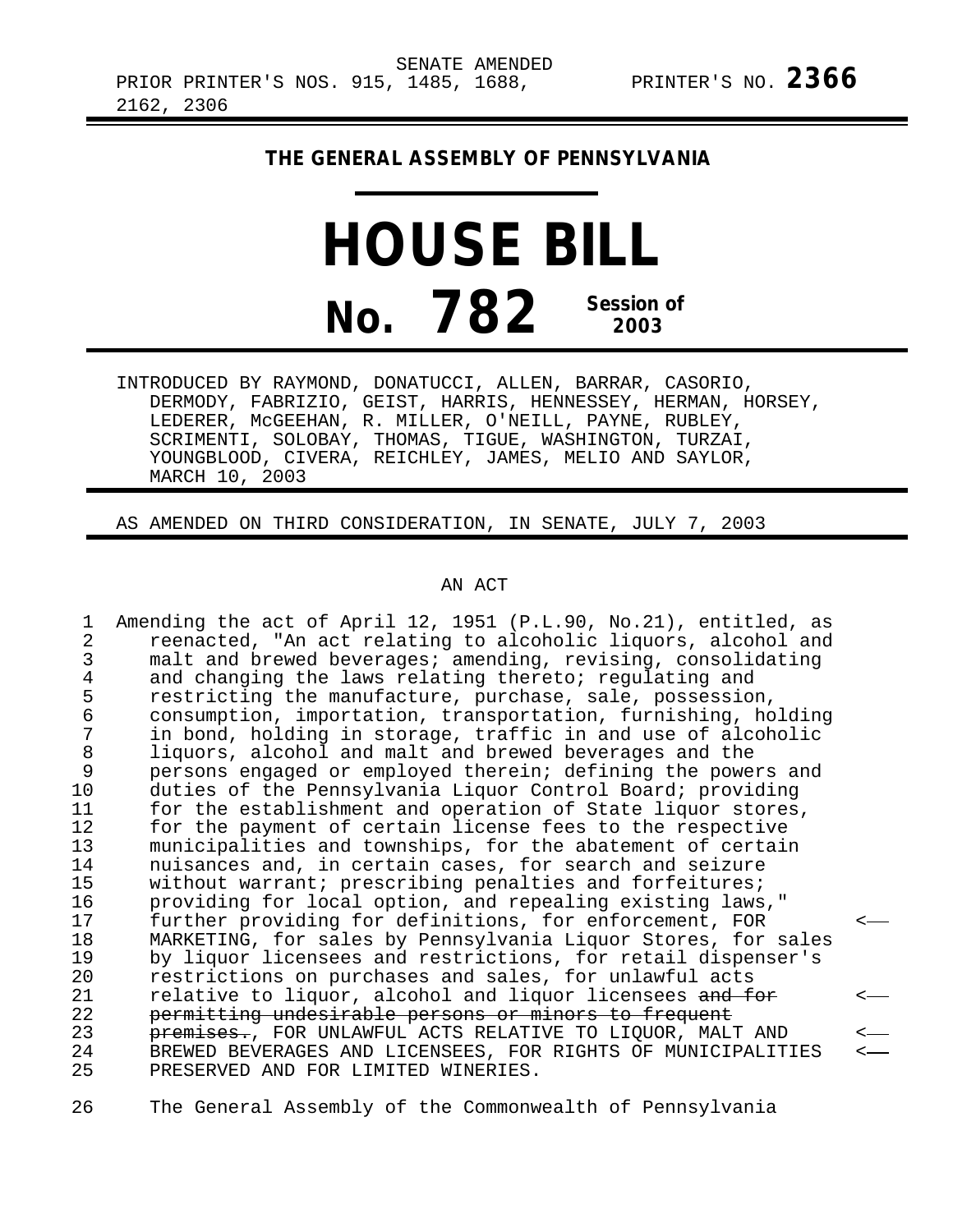1 hereby enacts as follows:

2 Section 1. The definition of "eligible entity" in section < 3 102 of the act of April 12, 1951 (P.L.90, No.21), known as the 4 Liquor Code, reenacted and amended June 29, 1987 (P.L.32, 5 No.14), definition added December 9, 2002 (P.L.1653, No.212), is 6 amended and the section is amended by adding definitions to 7 <del>read:</del>

8 SECTION 1. THE DEFINITIONS OF "ELIGIBLE ENTITY" AND "PUBLIC < 9 VENUE" IN SECTION 102 OF THE ACT OF APRIL 12, 1951 (P.L.90, 10 NO.21), KNOWN AS THE LIQUOR CODE, REENACTED AND AMENDED JUNE 29, 11 1987 (P.L.32, NO.14) AND AMENDED OR ADDED FEBRUARY 21, 2002 12 (P.L.103, NO.10) AND DECEMBER 9, 2002 (P.L.1653, NO.212), ARE 13 AMENDED TO READ:

14 Section 102. Definitions.--The following words or phrases, 15 unless the context clearly indicates otherwise, shall have the 16 meanings ascribed to them in this section:

17 \* \* \*

18 "Eligible entity" shall mean a city of the third class, a 19 hospital, a church, a synagogue, a volunteer fire company, a 20 volunteer ambulance company, a volunteer rescue squad, a unit of 21 a nationally chartered club which has been issued a club liquor 22 license, a club in a city of the third class which has been 23 issued a club liquor license and which, as of December 31, 2002, 24 has been in existence for at least 100 years, a library, a 25 nationally accredited Pennsylvania nonprofit zoological 26 institution licensed by the United States Department of 27 Agriculture, a nonprofit agricultural association in existence 28 for at least ten years, a bona fide sportsmen's club in 29 existence for at least ten years, a nationally chartered 30 veterans' organization and any affiliated lodge or subdivision 20030H0782B2366 - 2 -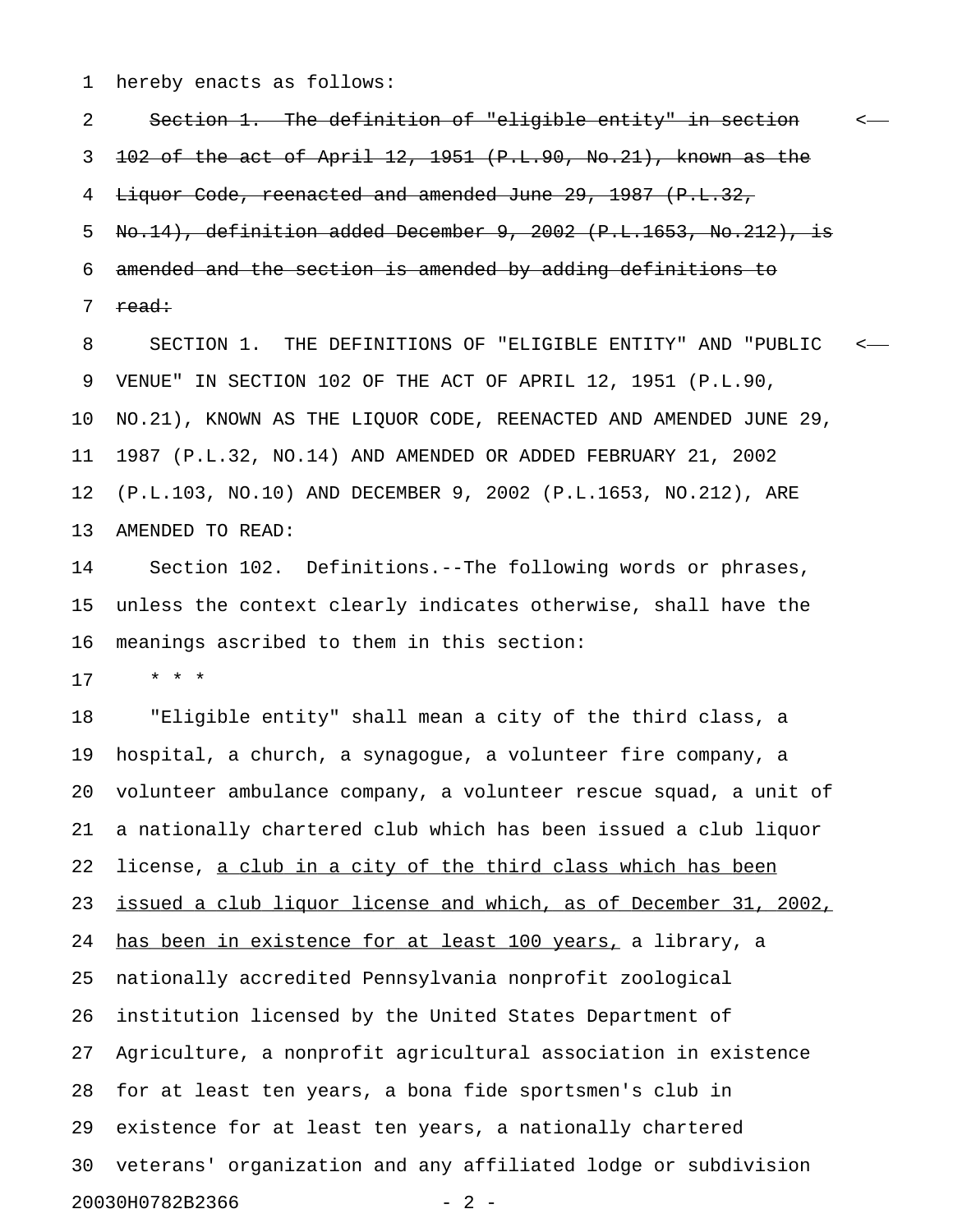1 of such organization, a fraternal benefit society that is 2 licensed to do business in this Commonwealth and any affiliated 3 lodge or subdivision of such fraternal benefit society, a museum 4 operated by a nonprofit corporation in a city of the third class 5 or township of the first class, a nonprofit corporation engaged 6 in the performing arts in a city of the third class or in an 7 incorporated town, an arts council, a nonprofit corporation that 8 operates an arts facility or museum in a city of the third class 9 in the county of the fourth class, a nonprofit organization as 10 defined under section 501(c)(3) of the Internal Revenue Code of 11 1986 (Public Law 99-514, 26 U.S.C. § 501(c)(3)) whose purpose is 12 to protect the architectural heritage of boroughs and which has 13 been recognized as such by a municipal resolution, or a 14 nonprofit organization as defined under section 501(c)(3) of the 15 Internal Revenue Code of 1986 (Public Law 99-514, 26 U.S.C. §  $16$   $501(c)(3)$  conducting a regatta in a city of the second class 17 with the permit to be used on State park grounds or conducting a 18 family-oriented celebration as part of Welcome America in a city 19 of the first class on property leased from that city for more 20 than fifty years.

21 \* \* \*

## 22 The Proper supervision" shall mean a person twenty five years of  $\leq$ 23 age or older, who is directly responsible for the care and 24 conduct of a minor or minors while on the licensed premises, and 25 who keeps the minor or minors within his or her sight or 26 hearing. If the licensee, an employe of a licensee or anyone

27 else paid by the licensee is performing as proper supervisor

28 then that person may not perform any other employment related

29 duties; otherwise proper supervision shall consist of unpaid

30 volunteers.

20030H0782B2366 - 3 -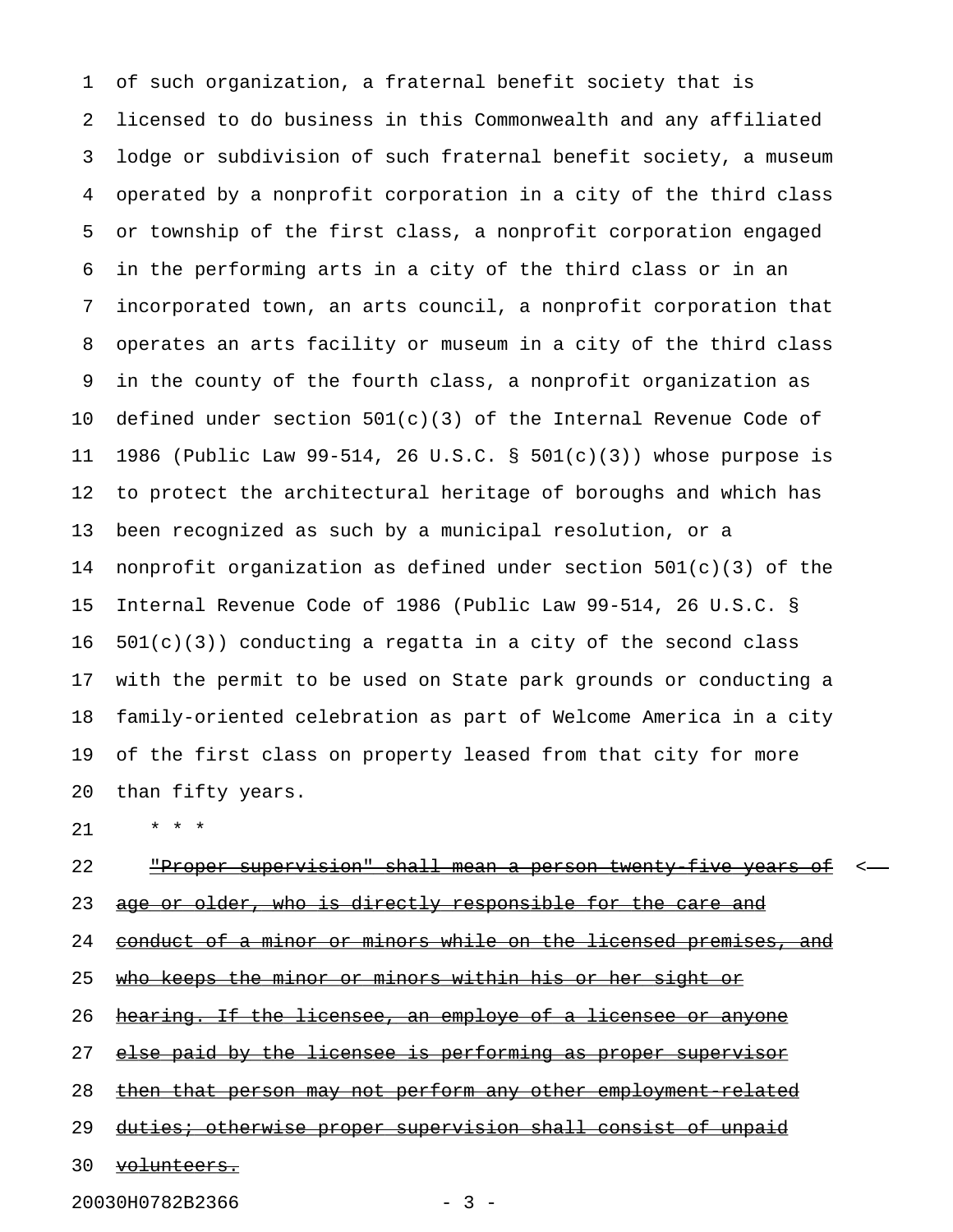1 **\* \* \*** 

2 The social gathering" shall mean events marketed to or catering 3 to minors in whole or in part for which proper notice has been 4 provided to the Bureau of Enforcement and at which time no 5 alcohol is served and all alcohol is removed or secured by lock 6 and key at the licensed premises. 7 "PUBLIC VENUE" SHALL MEAN A STADIUM, ARENA, CONVENTION <

8 CENTER, MUSEUM, AMPHITHEATER OR SIMILAR STRUCTURE. IF THE PUBLIC 9 VENUE IS A CRUISE TERMINAL OWNED OR LEASED BY A PORT AUTHORITY 10 CREATED UNDER THE ACT OF JUNE 12, 1931 (P.L.575, NO.200), 11 ENTITLED "AN ACT PROVIDING FOR JOINT ACTION BY PENNSYLVANIA AND 12 NEW JERSEY IN THE DEVELOPMENT OF THE PORTS ON THE LOWER DELAWARE 13 RIVER, AND THE IMPROVEMENT OF THE FACILITIES FOR TRANSPORTATION 14 ACROSS THE RIVER; AUTHORIZING THE GOVERNOR, FOR THESE PURPOSES, 15 TO ENTER INTO AN AGREEMENT WITH NEW JERSEY; CREATING THE 16 DELAWARE RIVER JOINT COMMISSION AND SPECIFYING THE POWERS AND 17 DUTIES THEREOF, INCLUDING THE POWER TO FINANCE PROJECTS BY THE 18 ISSUANCE OF REVENUE BONDS; TRANSFERRING TO THE NEW COMMISSION 19 ALL THE POWERS OF THE DELAWARE RIVER BRIDGE JOINT COMMISSION; 20 AND MAKING AN APPROPRIATION," IT SHALL HAVE NO PERMANENT SEATING 21 REQUIREMENT. IF THE PUBLIC VENUE IS AN OPEN-AIR AMPHITHEATER 22 OWNED BY A PORT AUTHORITY CREATED UNDER THE ACT OF DECEMBER 6, 23 1972 (P.L.1392, NO.298), KNOWN AS THE "THIRD CLASS CITY PORT 24 AUTHORITY ACT," IT SHALL HAVE NO PERMANENT SEATING REQUIREMENT. 25 IF THE PUBLIC VENUE IS OWNED BY A POLITICAL SUBDIVISION, A 26 MUNICIPAL AUTHORITY, THE COMMONWEALTH, AN AUTHORITY CREATED 27 UNDER THE ACT OF JULY 29, 1953 (P.L.1034, NO.270), KNOWN AS THE 28 "PUBLIC AUDITORIUM AUTHORITIES LAW," AN AUTHORITY CREATED UNDER 29 ARTICLE XXV-A OF THE ACT OF JULY 28, 1953 (P.L.723, NO.230), 30 KNOWN AS THE "SECOND CLASS COUNTY CODE," AN ART MUSEUM

20030H0782B2366 - 4 -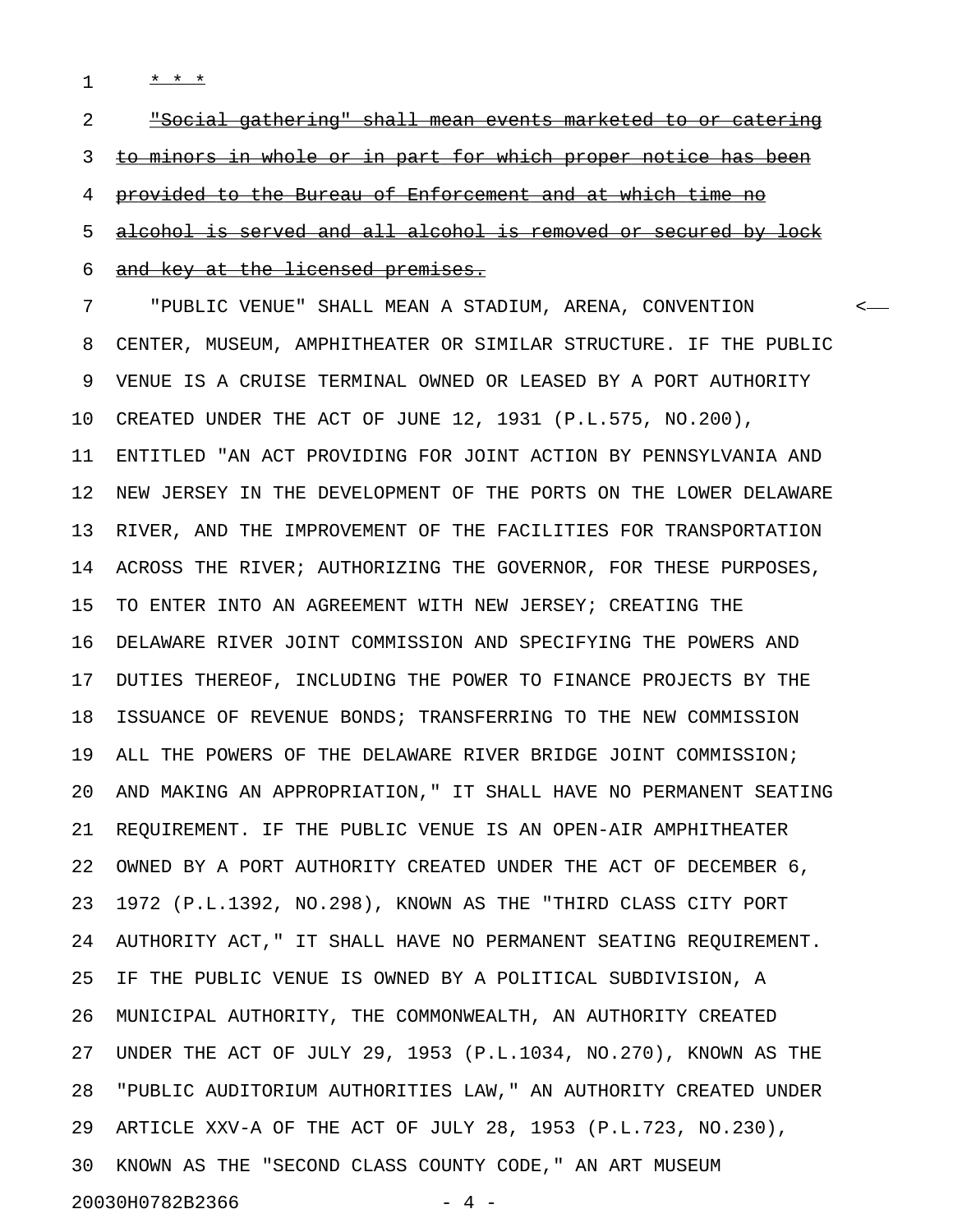1 ESTABLISHED UNDER THE AUTHORITY OF THE ACT OF APRIL 6, 1791 (3 2 SM.L.20, NO.1536), ENTITLED "AN ACT TO CONFER ON CERTAIN 3 ASSOCIATIONS OF THE CITIZENS OF THIS COMMONWEALTH THE POWERS AND 4 IMMUNITIES OF CORPORATIONS, OR BODIES POLITIC IN LAW," OR AN 5 AUTHORITY CREATED UNDER ARTICLE XXIII (N) OR (O) OF THE ACT OF 6 AUGUST 9, 1955 (P.L.323, NO.130), KNOWN AS "THE COUNTY CODE," IT 7 SHALL HAVE PERMANENT SEATING FOR AT LEAST ONE THOUSAND (1,000) 8 PEOPLE; OTHERWISE, IT SHALL HAVE PERMANENT SEATING FOR AT LEAST 9 THREE THOUSAND (3,000) PEOPLE. THE TERM SHALL ALSO MEAN ANY 10 REGIONAL HISTORY CENTER, MULTIPURPOSE CULTURAL AND SCIENCE 11 FACILITY OR MUSEUM, REGARDLESS OF OWNER AND SEATING CAPACITY, 12 THAT HAS A FLOOR AREA OF AT LEAST SIXTY THOUSAND (60,000) SQUARE 13 FEET IN ONE BUILDING. THE TERM SHALL ALSO MEAN A CONVENTION OR 14 CONFERENCE CENTER OWNED BY A CITY OF THE THIRD CLASS, REGARDLESS 15 OF SEATING CAPACITY, THAT HAS A FLOOR AREA OF AT LEAST FIFTEEN 16 THOUSAND (15,000) SQUARE FEET IN ONE BUILDING. 17 \* \* \* 18 Section 2. Section 211 of the act is amended by adding a section 2. 19 subsection to read: 20 Section 211. Enforcement. \* \* \* 21 (f) Each year, the Pennsylvania State Police shall include 22 with its application to the General Assembly for annual funding 23 for the enforcement bureau, the following:  $24$  (1) A complete audit of all expenditures of the enforcement 25 bureau for the period of one year prior to the request for  $26$   $~~Eunds~~$ .</del>  $27$  (2) A projected budget of expenses for the coming one year 28 <del>period.</del> 29  $(3)$  A review of the content of the enforcement bureau's 30 force of civilian officers, as it relates to its multiracial and 20030H0782B2366 - 5 -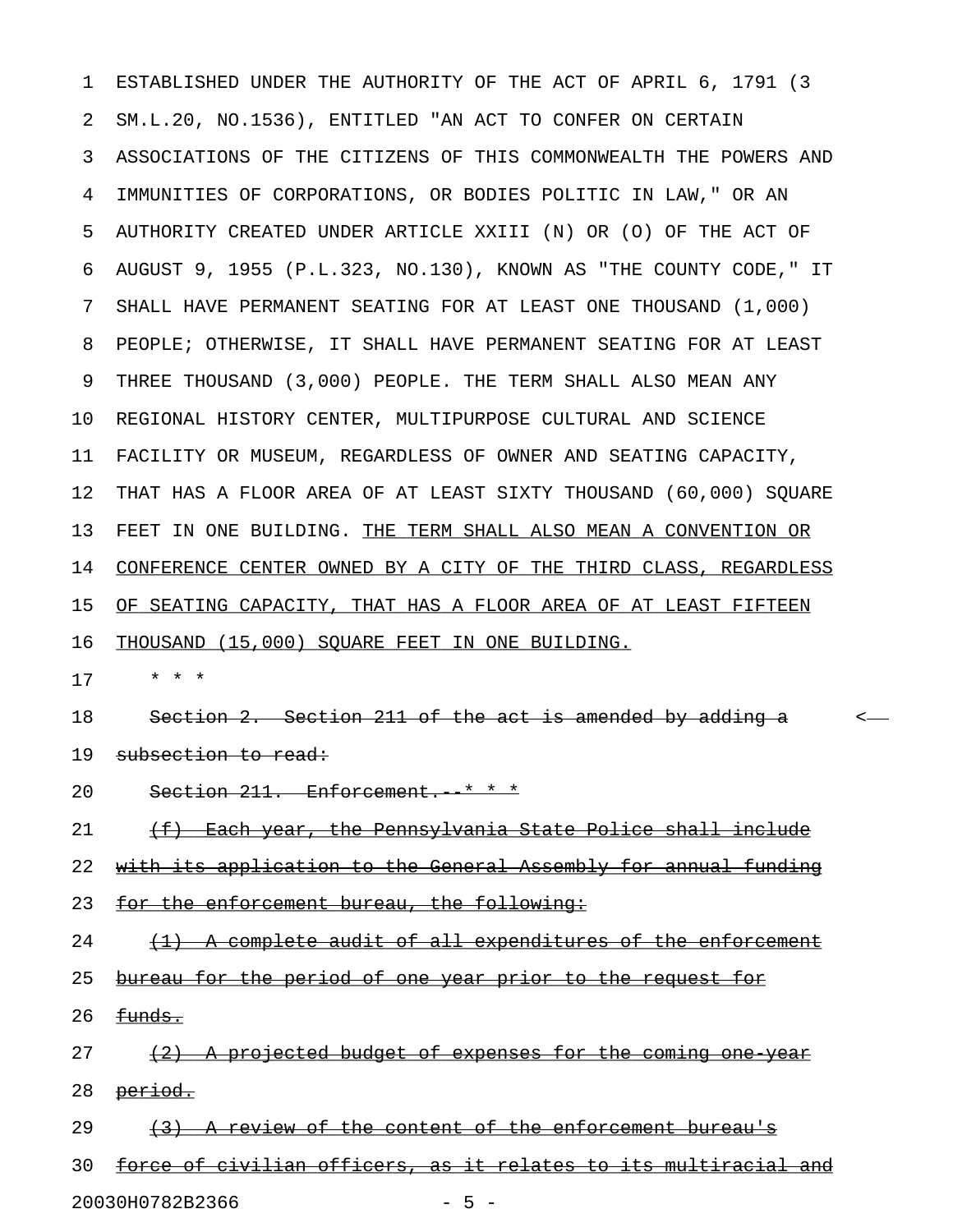1 bilingual characteristics.

| 2                        | Section 3. Section 305(a) and (h) of the act, amended                 |  |
|--------------------------|-----------------------------------------------------------------------|--|
| 3                        | February 21, 2002 (P.L.103, No.10) and December 9, 2002               |  |
| 4                        | (P.L.1653, No.212), are amended to read:                              |  |
| 5                        | Section 305. Sales by Pennsylvania Liquor Stores. (a)                 |  |
| 6                        | {Every Pennsylvania Liquor Store shall keep in stock for sale         |  |
| 7                        | such classes, varieties and brands of liquor and alcohol as the       |  |
| 8                        | board shall prescribe. Every Pennsylvania Liquor Store shall be       |  |
| 9                        | authorized to sell combination packages. If any person shall          |  |
| 10                       | desire to purchase any class, variety or brand of liquor or           |  |
| 11                       | alcohol which any such store does not have in stock, it shall be      |  |
| 12                       | the duty of such store immediately to order the same upon the         |  |
| 13                       | payment of a reasonable deposit by the purchaser in such              |  |
| 14                       | proportion of the approximate cost of the order as shall be           |  |
| 15                       | prescribed by the requlations of the board. No purchaser may be       |  |
| 16                       | required to purchase more than two bottles or containers of the       |  |
| 17                       | product, provided that such product is available through the          |  |
| 18                       | State store system. The board shall in its discretion determine       |  |
| 19                       | where and what classes, varieties and brands of liquor and            |  |
| 20                       | alcohol it shall make available to the public and where such          |  |
| 21                       | liquor and alcohol will be sold. If a person desires to purchase      |  |
| 22                       | a class, variety or brand of liquor or alcohol not currently          |  |
| 23                       | available from the board, he or she may place a special order         |  |
| 24                       | <u>for such item so long as the order is for two or more bottles.</u> |  |
| 25                       | The board may require a reasonable deposit from the purchaser as      |  |
| 26                       | a condition for accepting the order. The customer shall be            |  |
| 27                       | notified immediately upon the arrival of the goods.                   |  |
| 28                       | In computing the retail price of such special orders for              |  |
| 29                       | liquor or alcohol, the board shall not include the cost of            |  |
| 30                       | freight or shipping before applying the mark up and taxes but         |  |
| 20030H0782B2366<br>$-6-$ |                                                                       |  |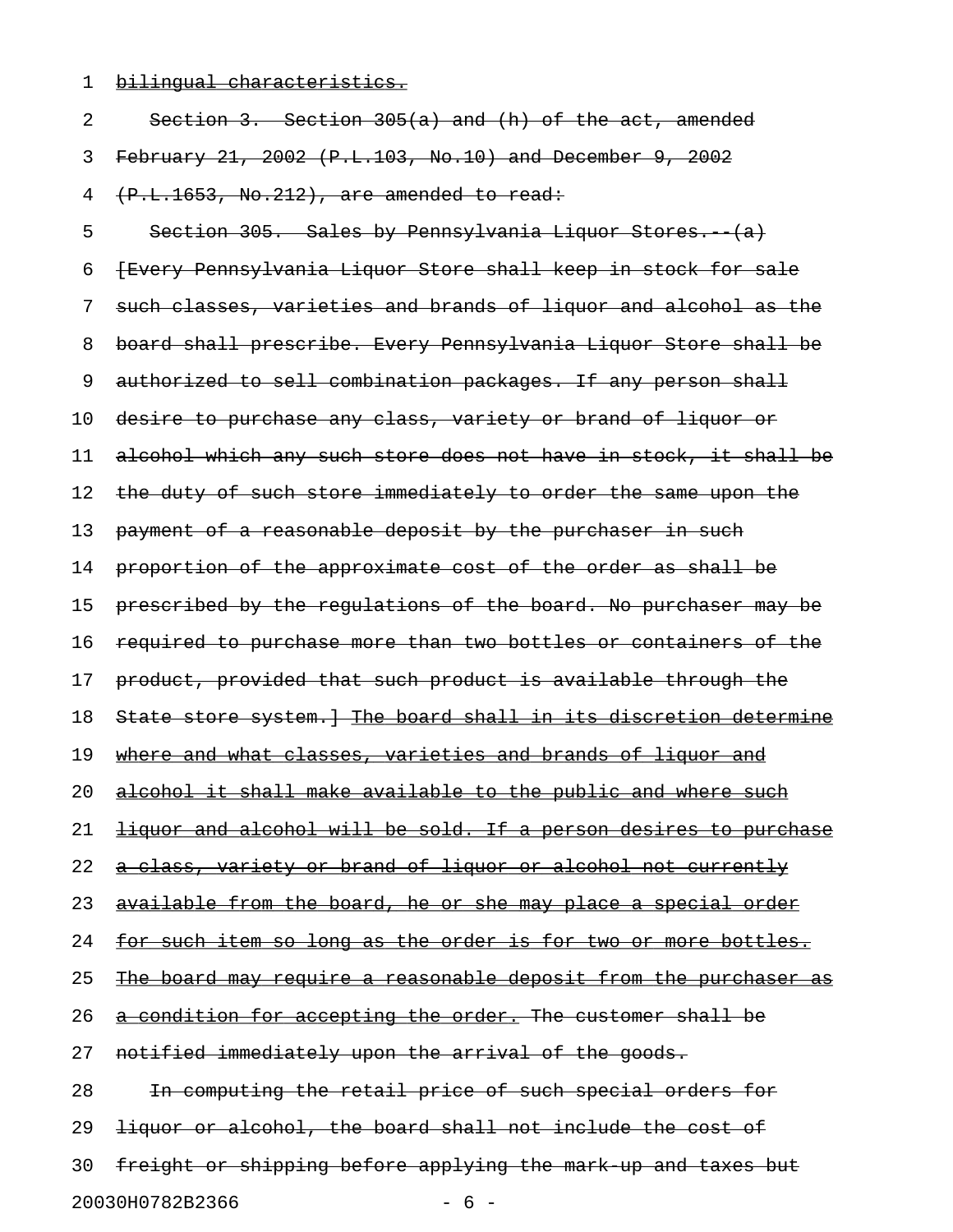1 shall add the freight or shipping charges to the price after the 2 mark-up and taxes have been applied. 3 Unless the customer pays for and accepts delivery of any such 4 special order within ten days after notice of arrival, the store 5 may place it in stock for general sale and the customer's 6 deposit shall be forfeited.  $7 \times x \times x$ 8 (h) Every Pennsylvania Liquor Store shall sell gift 9 certificates which may be redeemed for liquor. In addition, the 10 board may sell corkscrews, wine accessories, trade publications 11 and wine sleeves at Pennsylvania Liquor Stores. 12 SECTION 2. SECTIONS 211 AND 215 OF THE ACT ARE AMENDED BY < 13 ADDING SUBSECTIONS TO READ: 14 SECTION 211. ENFORCEMENT. --\* \* \* 15 (F) IN ADDITION TO THE INFORMATION PROVIDED TO THE GENERAL 16 ASSEMBLY UNDER SECTION 613 AND THE LEGISLATIVE DATA PROCESSING <-17 CENTER UNDER SECTIONS 613 AND 614 OF THE ACT OF APRIL 9, 1929 18 (P.L.177, NO.175), KNOWN AS "THE ADMINISTRATIVE CODE OF 1929," 19 RESPECTIVELY, THE PENNSYLVANIA STATE POLICE SHALL PROVIDE TO THE <-20 CHAIRMAN AND MINORITY CHAIRMAN OF THE APPROPRIATIONS COMMITTEE 21 OF THE SENATE AND THE CHAIRMAN AND MINORITY CHAIRMAN OF THE 22 APPROPRIATIONS COMMITTEE OF THE HOUSE OF REPRESENTATIVES ANY 23 OTHER INFORMATION AS REQUESTED. THE PENNSYLVANIA STATE POLICE 24 SHALL ALSO PROVIDE: 25 (1) A COPY OF THE MOST RECENTLY COMPLETED AUDIT OF 26 EXPENDITURES OF THE ENFORCEMENT BUREAU; AND 27 (2) A REPORT DETAILING THE DEMOGRAPHIC CHARACTERISTICS OF 28 THE BUREAU'S COMPLEMENT OF CIVILIAN OFFICERS. SUCH REPORT SHALL 29 INCLUDE INFORMATION RELATING TO WORKPLACE DIVERSITY AS CONTAINED 30 IN SECTION TWO OF THE GOVERNOR'S ANNUAL WORKFORCE REPORT

20030H0782B2366 - 7 -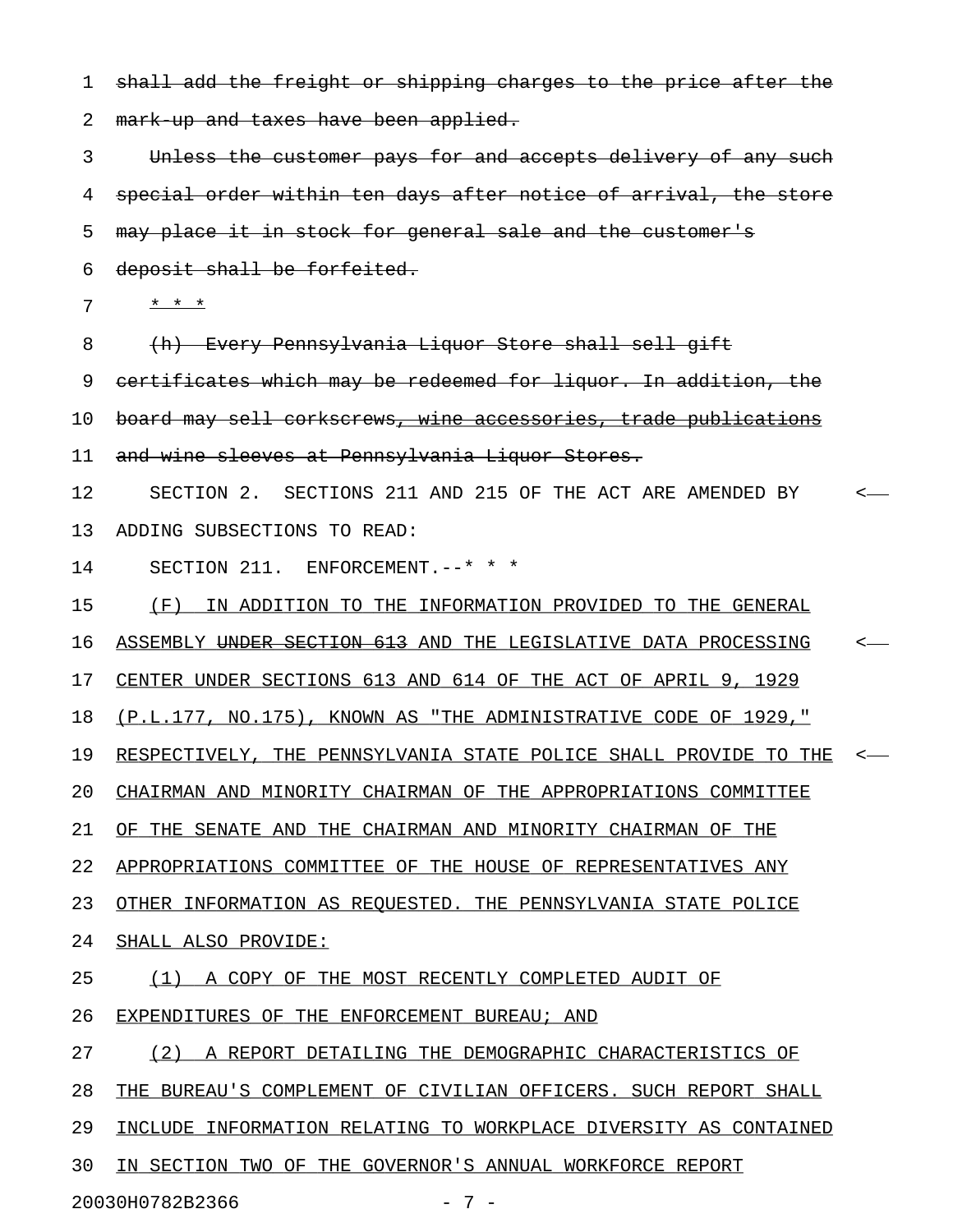1 RELATING TO EQUAL EMPLOYMENT.

2 SECTION 215. WINE MARKETING.--\* \* \*

3 (E) THE BOARD IS AUTHORIZED TO PARTICIPATE IN OR SPONSOR 4 WINE EVENTS FOR THE PURPOSE OF EDUCATING CONSUMERS AS TO THE 5 WINES AVAILABLE IN THIS COMMONWEALTH. THE WINE TO BE USED FOR 6 THE EVENT MAY BE ACOUIRED THROUGH THE STATE STORE SYSTEM OR MAY 7 BE DONATED FROM OUTSIDE THIS COMMONWEALTH. PARTICIPATION IN THE 8 TASTINGS MAY BE CONDITIONED ON THE PURCHASE OF A TICKET TO THE 9 EVENT. THE EVENT MAY INCLUDE EVENTS OCCURRING ON <del>THE PREMISES</del>  $\sim$ 10 ALREADY PREMISES LICENSED BY THE BOARD, AND THE BOARD MAY SELL <-11 WINE FOR OFF-PREMISES CONSUMPTION IN AN AREA DESIGNATED BY THE 12 BOARD FOR SUCH SALE. 13 SECTION 3. SECTION 305(D) AND (H) OF THE ACT, AMENDED 14 DECEMBER 9, 2002 (P.L.1653, NO.212) AND MAY 8, 2003 (P.L.1, 15 NO.1), ARE AMENDED TO READ: 16 SECTION 305. SALES BY PENNSYLVANIA LIQUOR STORES.--\* \* \* 17 (D) NO LIQUOR OR ALCOHOL PACKAGE SHALL BE OPENED ON THE 18 PREMISES OF A PENNSYLVANIA LIQUOR STORE. NO MANAGER OR OTHER 19 EMPLOYE OF THE BOARD EMPLOYED IN A PENNSYLVANIA LIQUOR STORE 20 SHALL ALLOW ANY LIQUOR OR ALCOHOL TO BE CONSUMED ON THE STORE 21 PREMISES, NOR SHALL ANY PERSON CONSUME ANY LIQUOR OR ALCOHOL ON 22 SUCH PREMISES, EXCEPT LIQUOR AND ALCOHOL WHICH IS PART OF A 23 TASTING CONDUCTED PURSUANT TO THE BOARD'S REGULATIONS. SUCH 24 TASTINGS MAY ALSO BE CONDUCTED IN <del>ANY BUILDING USED BY THE</del>  $\sim$ 25 BOARD. THE BOARD'S HEADQUARTERS OR REGIONAL OFFICES. 26 \* \* \* 27 (H) EVERY PENNSYLVANIA LIQUOR STORE SHALL SELL GIFT

28 CERTIFICATES WHICH MAY BE REDEEMED FOR LIQUOR. IN ADDITION, THE 29 BOARD MAY SELL CORKSCREWS, WINE AND LIQUOR ACCESSORIES, TRADE 30 PUBLICATIONS AND WINE SLEEVES AT PENNSYLVANIA LIQUOR STORES. 20030H0782B2366 - 8 -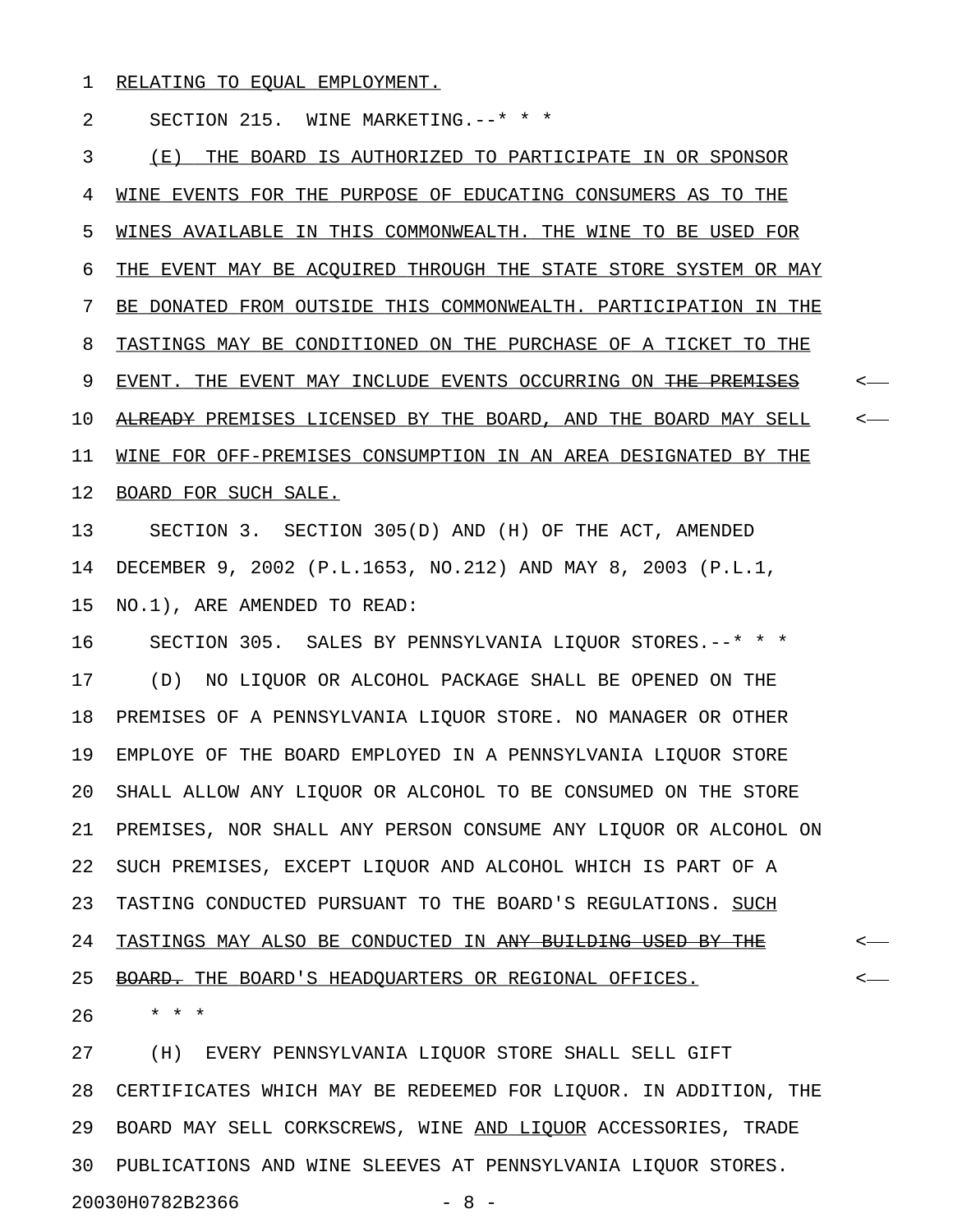1 Section 4. Section 406(a)(1) of the act, amended December 9, 2 2002 (P.L.1653, No.212), is amended to read:

3 Section 406. Sales by Liquor Licensees; Restrictions.--(a) 4 (1) Every hotel, restaurant or club liquor licensee may sell 5 liquor and malt or brewed beverages by the glass, open bottle or 6 other container, and in any mixture, for consumption only in 7 that part of the hotel or restaurant habitually used for the 8 serving of food to guests or patrons, or in a bowling alley that 9 is immediately adjacent to and under the same roof as a 10 restaurant [when no minors are present, unless minors who are 11 present are under proper supervision as defined in section 493, 12 in the bowling alley], and in the case of hotels, to guests, and 13 in the case of clubs, to members, in their private rooms in the 14 hotel or club. No club licensee nor its officers, servants, 15 agents or employes, other than one holding a catering license, 16 shall sell any liquor or malt or brewed beverages to any person 17 except a member of the club. The holder of a restaurant license 18 located in a hotel may sell liquor or malt or brewed beverages 19 for consumption in that part of the restaurant habitually used 20 for the serving of meals to patrons and also to guests in 21 private guest rooms in the hotel. For the purpose of this 22 paragraph, any person who is an active member of another club 23 which is chartered by the same state or national organization 24 shall have the same rights and privileges as members of the 25 particular club. For the purpose of this paragraph, any person 26 who is an active member of any volunteer firefighting company, 27 association or group of this Commonwealth, whether incorporated 28 or unincorporated, shall upon the approval of any club composed 29 of volunteer firemen licensed under this act, have the same 30 social rights and privileges as members of such licensed club. 20030H0782B2366 - 9 -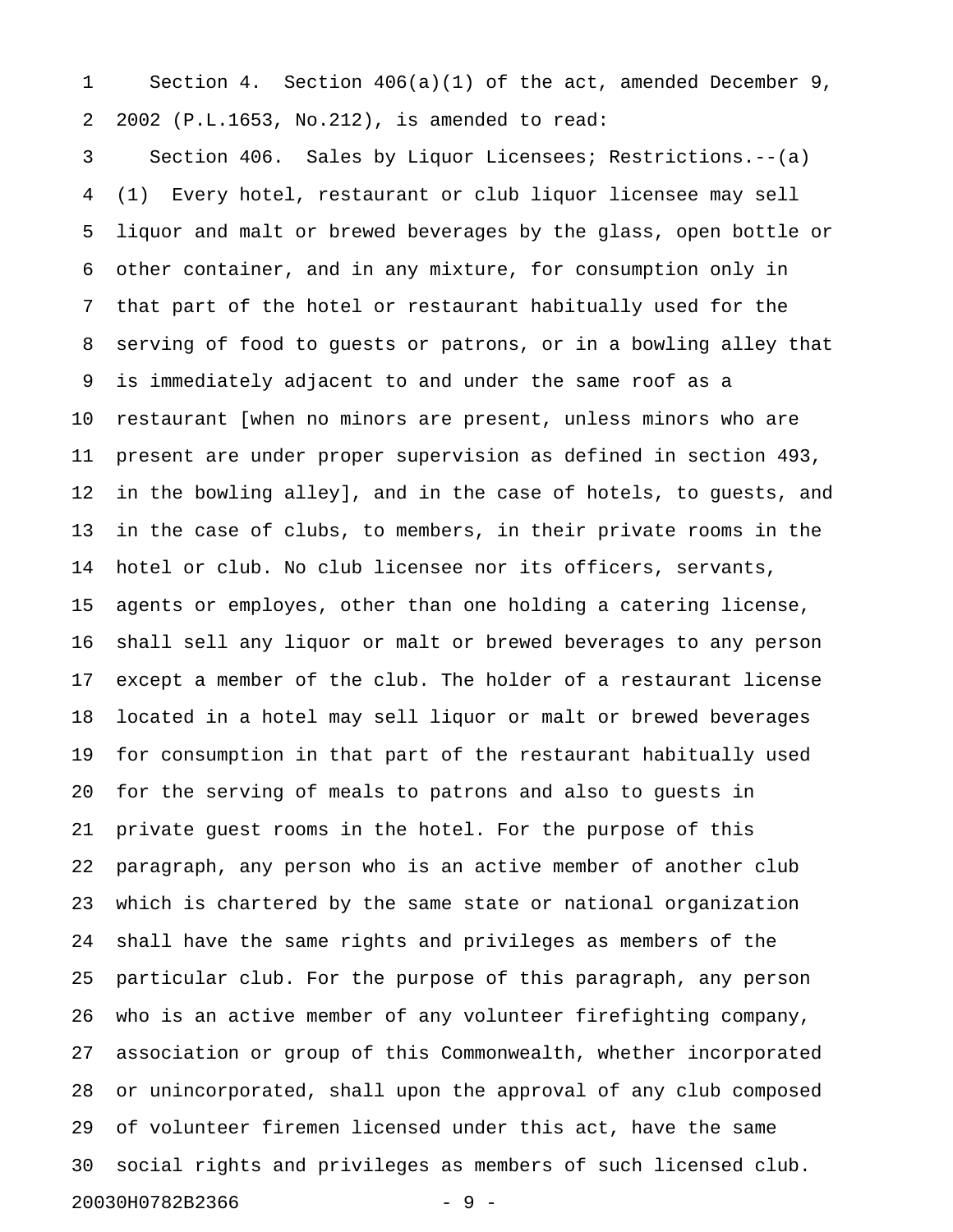1 For the purposes of this paragraph, the term "active member" 2 shall not include a social member. Any club licensee which is 3 either an incorporated unit of a national veterans' organization 4 or an affiliated organization as defined in section 461.1 shall 5 be permitted to sell liquor or malt or brewed beverages to any 6 active member of another unit which is chartered by the same 7 national veterans' organization or to any member of a nationally 8 chartered auxiliary associated with the same national veterans' 9 organization.

10 \* \* \*

11 Section 5. Section 440 of the act, amended May 31, 1996 12 (P.L.312, No.49), is amended to read:

13 Section 440. Sales by Manufacturers of Malt or Brewed 14 Beverages; Minimum Quantities.--No manufacturer shall sell any 15 malt or brewed beverages for consumption on the premises where 16 sold, nor sell or deliver any such malt or brewed beverages in 17 other than original containers approved as to capacity by the 18 board, nor in quantities of less than a case or original 19 containers containing [one hundred twenty-eight] sixty-four 20 ounces or more which may be sold separately; nor shall any 21 manufacturer maintain or operate within the Commonwealth any 22 place or places other than the place or places covered by his or 23 its license where malt or brewed beverages are sold or where 24 orders are taken.

25 Section 6. Sections 442(b) and 491(6) of the act are amended 26 to read:

27 Section 442. Retail Dispensers' Restrictions on Purchases 28 and Sales.--\* \* \*

29 (b) No retail dispenser shall sell any malt or brewed 30 beverages for consumption on the licensed premises except in a 20030H0782B2366 - 10 -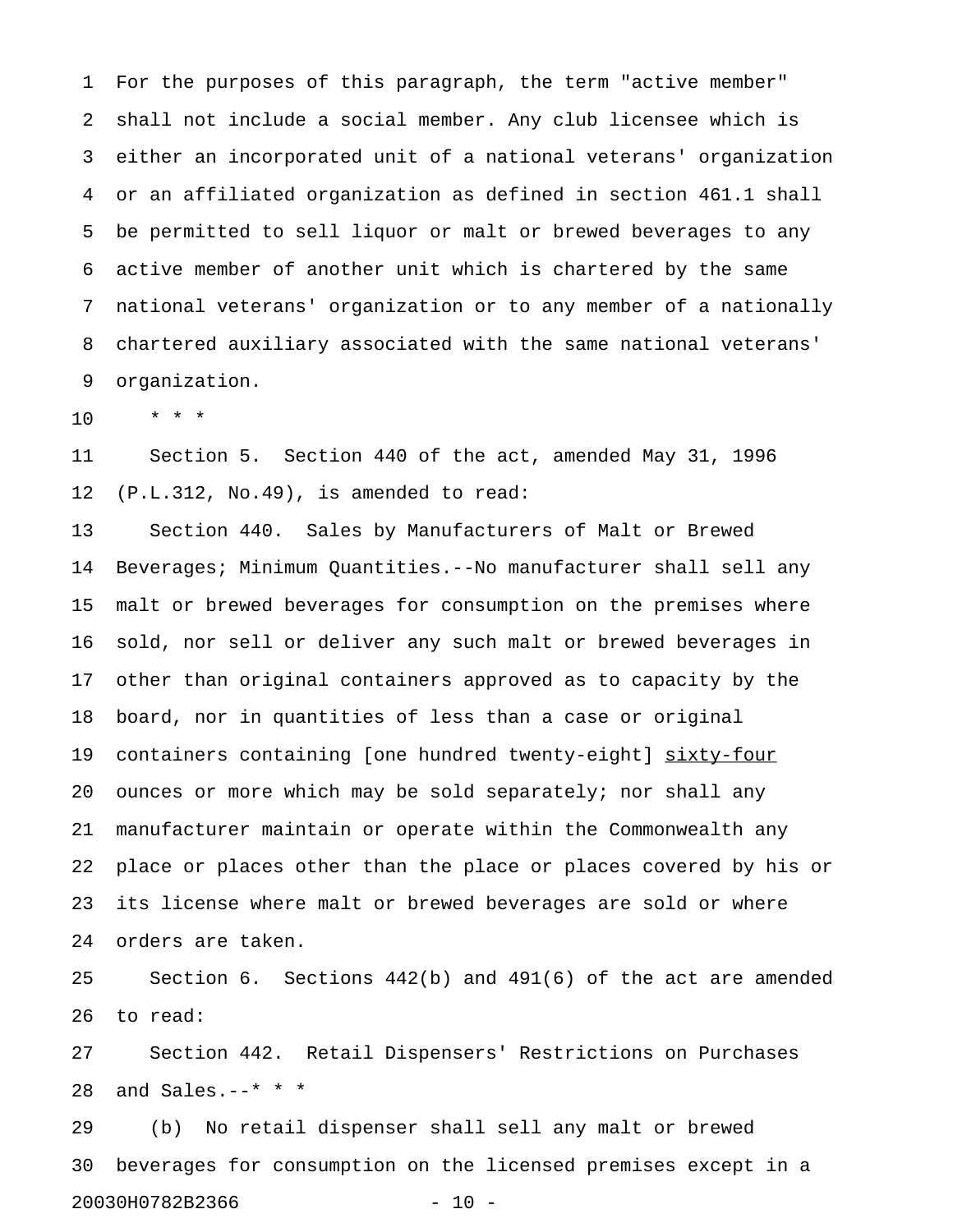1 room or rooms or place on the licensed premises at all times 2 accessible to the use and accommodation of the general public, 3 but this section shall not be interpreted to prohibit a retail 4 dispenser from selling malt or brewed beverages in a hotel or 5 club house in any room of such hotel or club house occupied by a 6 bona fide registered guest or member entitled to purchase the 7 same or to prohibit a retail dispenser from selling malt or 8 brewed beverages in a bowling alley [when no minors are present, 9 unless minors who are present are under proper supervision as 10 defined in section 493,] where the licensed premises and bowling 11 alley are immediately adjacent and under the same roof.  $12 + * * *$ 

13 Section 491. Unlawful Acts Relative to Liquor, Alcohol and 14 Liquor Licensees.--

15 It shall be unlawful--

16 \* \* \*

17 (6) Sales by Restaurant and Hotel Liquor Licensees. For any 18 restaurant or hotel licensee, his servants, agents or employes, 19 to sell any liquor or malt or brewed beverages for consumption 20 on the licensed premises except in a room or rooms or place on 21 the licensed premises at all times accessible to the use and 22 accommodation of the general public, but this section shall not 23 be interpreted to prohibit a restaurant liquor licensee from 24 providing private affairs the primary function of which is for 25 catering only to weddings or special occasions arranged twenty-26 four hours in advance, nor to prohibit a hotel licensee, or a 27 restaurant licensee when the restaurant is located in a hotel, 28 from selling liquor or malt or brewed beverages in any room of 29 such hotel occupied by a bona fide guest or to prohibit a 30 restaurant licensee from selling liquor or malt or brewed 20030H0782B2366 - 11 -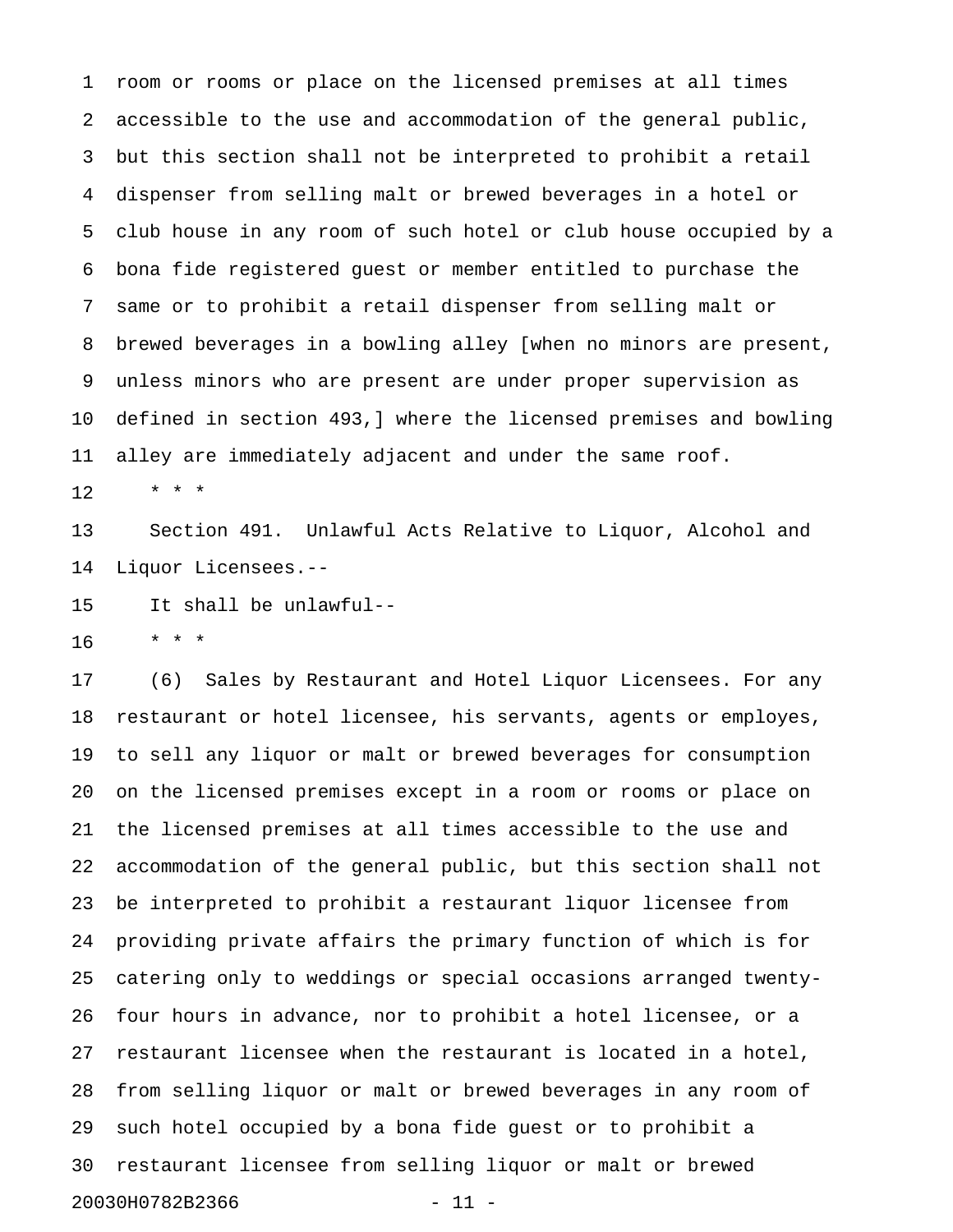1 beverages in a bowling alley [when no minors are present] where 2 the restaurant and bowling alley are immediately adjacent and 3 under the same roof.

4 \* \* \*

5 Section 7. Section 493(14) of the act, amended December 9, < 6  $2002$  (P.L.1653, No.212), is amended to read:

7 Section 493. Unlawful Acts Relative to Liquor, Malt and 8 Brewed Beverages and Licensees. The term "licensee," when used 9 in this section, shall mean those persons licensed under the 10 provisions of Article IV, unless the context clearly indicates 11 otherwise.

12 It shall be unlawful-

13  $* * *$ 

14 (14) Permitting Undesirable Persons or Minors to Frequent 15 Premises. For any hotel, restaurant or club liquor licensee, or 16 any retail dispenser, his servants, agents or employes, to 17 permit persons of ill repute[,] or prostitutes [or minors] to 18 frequent his licensed premises or any premises operated in 19 connection therewith. [, except minors accompanied by parents, 20 guardians, or under proper supervision or except minors who 21 frequent any restaurant or retail dispensing licensee whose 22 sales of food and non alcoholic beverages are equal to fifty per 23 centum or more of the combined gross sales of both food and 24 alcoholic beverages on the condition that alcoholic beverages 25 may not be served at the table or booth at which the said minor 26 is seated at the time (unless said minor is under proper 27 supervision as hereinafter defined) and on the further condition 28 that only table service of alcoholic beverages or take out 29 service of beer shall be permitted in the room wherein the minor 30 is located: Provided, however, That it shall not be unlawful for 20030H0782B2366 - 12 -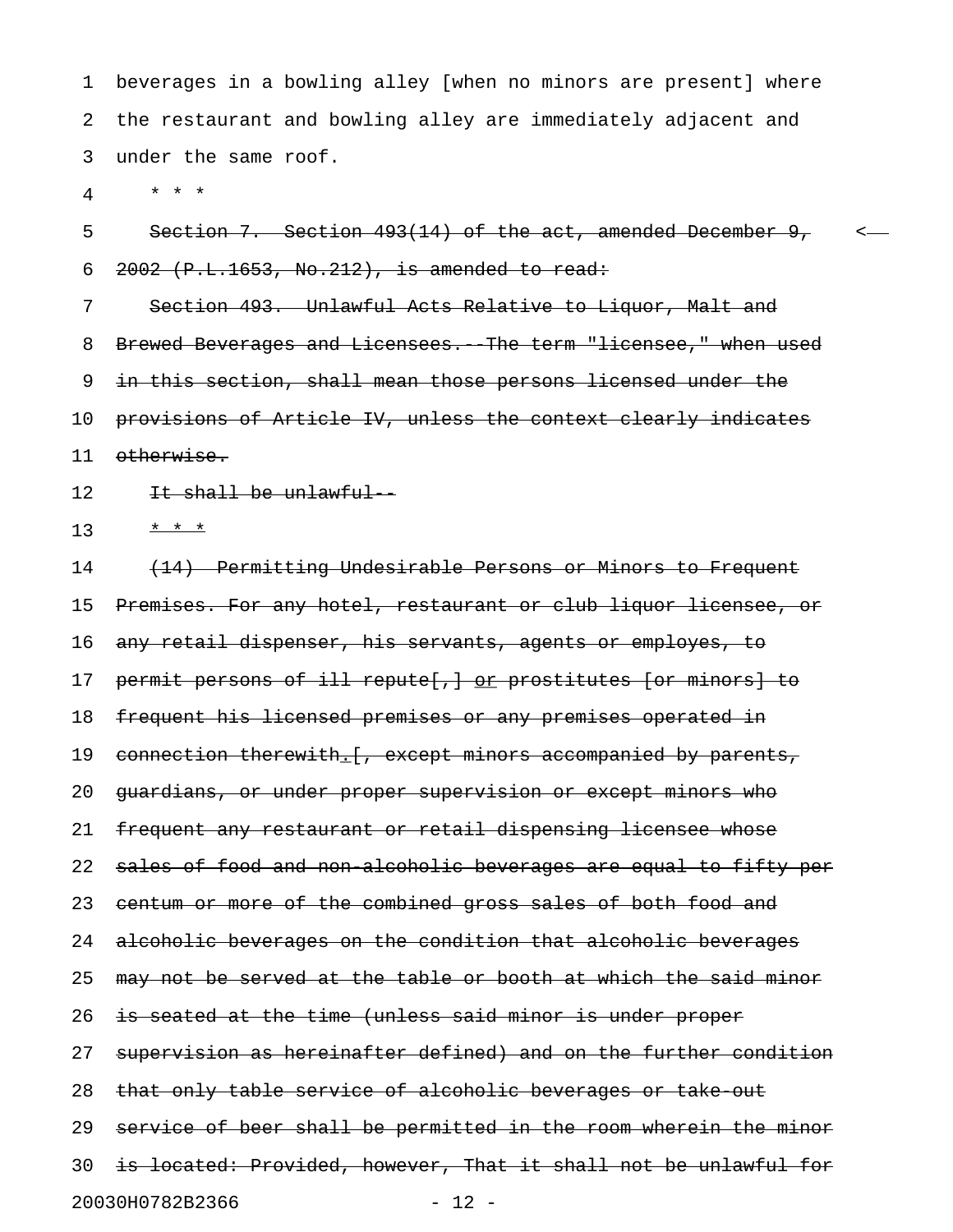1 any hotel, restaurant or club liquor licensee or any retail 2 dispenser to permit minors under proper supervision upon the 3 licensed premises or any premises operated in connection 4 therewith for the purpose of a social gathering, even if such 5 gathering is exclusively for minors: And provided further, That 6 no liquor shall be sold, furnished or given to such minors nor 7 shall the licensee knowingly permit any liquor or malt or brewed 8 beverages to be sold, furnished or given to or be consumed by 9 any minor, and the area of such gathering shall be segregated 10 from the remainder of the licensed premises. In the event the 11 area of such gathering cannot be segregated from the remainder 12 of the licensed premises, all alcoholic beverages must be either 13 removed from the licensed premises or placed under lock and key 14 during the time the gathering is taking place. Written notice, 15 at least forty eight (48) hours in advance of such gathering, 16 shall be given to the enforcement bureau. Any licensee violating 17 the provisions of this clause shall be subject to the provisions 18 of section 471. Nothing in this clause shall be construed to 19 make it unlawful for minors to frequent public venues or 20 performing arts facilities.

21 "Proper supervision," as used in this clause, means the 22 presence, on that portion of the licensed premises where a minor 23 or minors are present, of one person twenty five years of age or 24 older for every five minors or part thereof who is directly 25 responsible for the care and conduct of such minor or minors 26 while on the licensed premises and in such proximity that the 27 minor or minors are constantly within his sight or hearing. The 28 presence of the licensee or any employe or security officer of 29 the licensee shall not constitute proper supervision. ] Minors 30 may only frequent licensed premises if; (a) they are 20030H0782B2366 - 13 -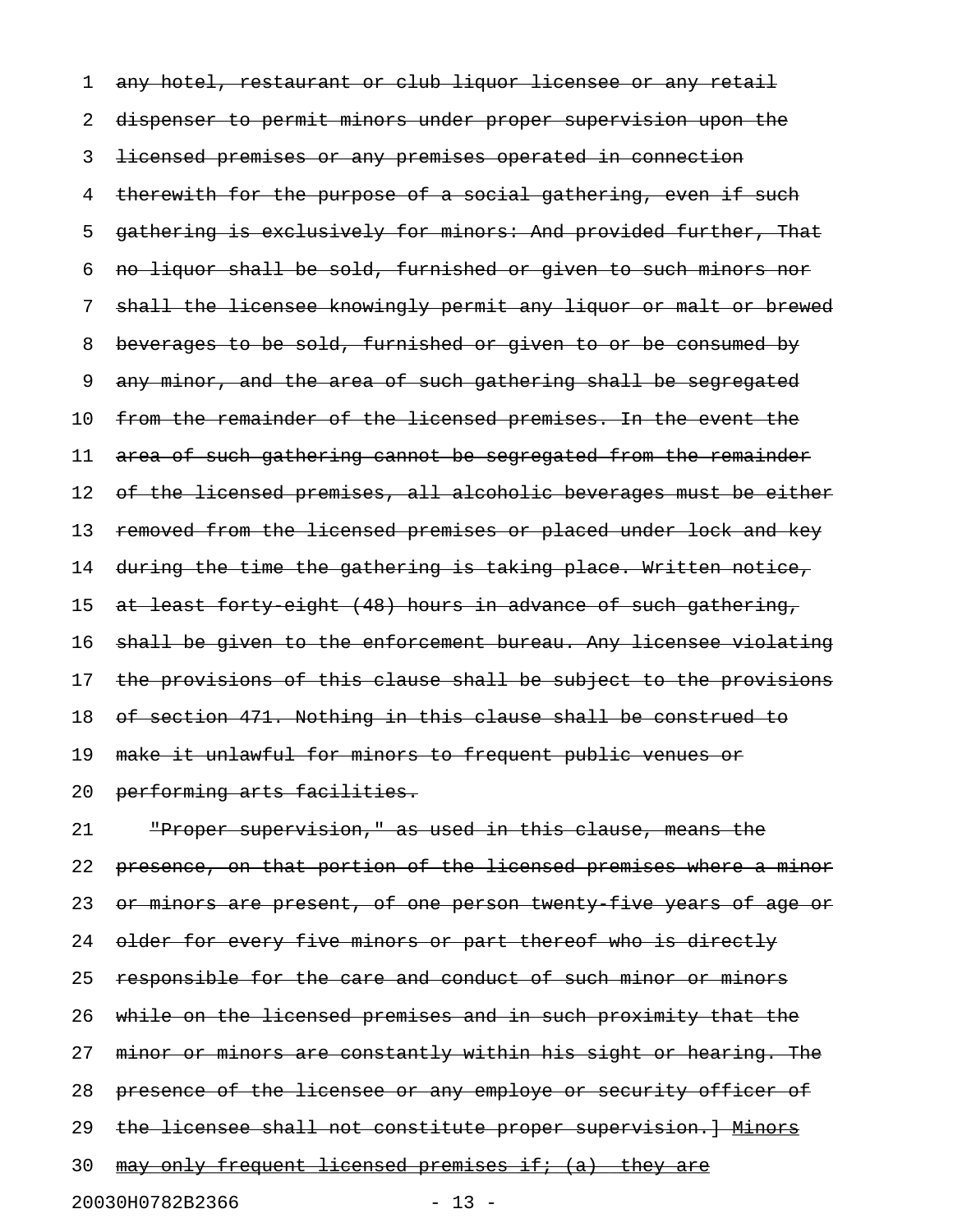| 1  | accompanied by a parent; (b) they are accompanied by a legal             |
|----|--------------------------------------------------------------------------|
| 2  | <u>guardian; (c) they are under proper supervision; (d) they are</u>     |
| 3  | attending a social gathering; or (e) the hotel, restaurant or            |
| 4  | retail dispenser licensee has gross sales of food and                    |
| 5  | nonalcoholic beverages equal to fifty per centum or more of its          |
| 6  | combined gross sale of both food and alcoholic beverages. If a           |
| 7  | <u>minor is frequenting a hotel, restaurant or retail dispenser</u>      |
| 8  | <u>licensee under subsection (e), then the minor may not sit at the </u> |
| 9  | <u>bar section of the premises, nor may any alcoholic beverages be</u>   |
| 10 | served at the table or booth at which the said minor is seated,          |
| 11 | <u>unless said minor is with a parent, legal quardian or under</u>       |
| 12 | proper supervision. Further, if a hotel, restaurant, club liquor         |
| 13 | <u>licensee or retail dispenser is hosting a social gathering under</u>  |
| 14 | subsection (d) then written notice at least forty eight hours in         |
| 15 | advance of such gathering shall be given to the Bureau of                |
| 16 | Enforcement. If a minor is frequenting licensed premises with            |
| 17 | proper supervision under subsection (c), each supervisor can             |
| 18 | <u>supervise up to twenty minors, except for premises located in</u>     |
| 19 | cities of the first class, where each supervisor can supervise           |
| 20 | up to five minors. Notwithstanding any other provisions of this          |
| 21 | section, if the minors are on the premises as part of a school-          |
| 22 | endorsed function, then each supervisor can supervise fifty              |
| 23 | minors. Nothing in this clause shall be construed to make it             |
| 24 | unlawful for minors to frequent public venues or performing arts         |
| 25 | <del>facilities.</del>                                                   |
| 26 | SECTION 7. SECTION 493 OF THE ACT IS AMENDED BY ADDING A                 |
| 27 | CLAUSE TO READ:                                                          |
| 28 | SECTION 493. UNLAWFUL ACTS RELATIVE TO LIQUOR, MALT AND                  |
| 29 | BREWED BEVERAGES AND LICENSEES. -- THE TERM "LICENSEE, " WHEN USED       |
| 30 | IN THIS SECTION, SHALL MEAN THOSE PERSONS LICENSED UNDER THE             |

20030H0782B2366 - 14 -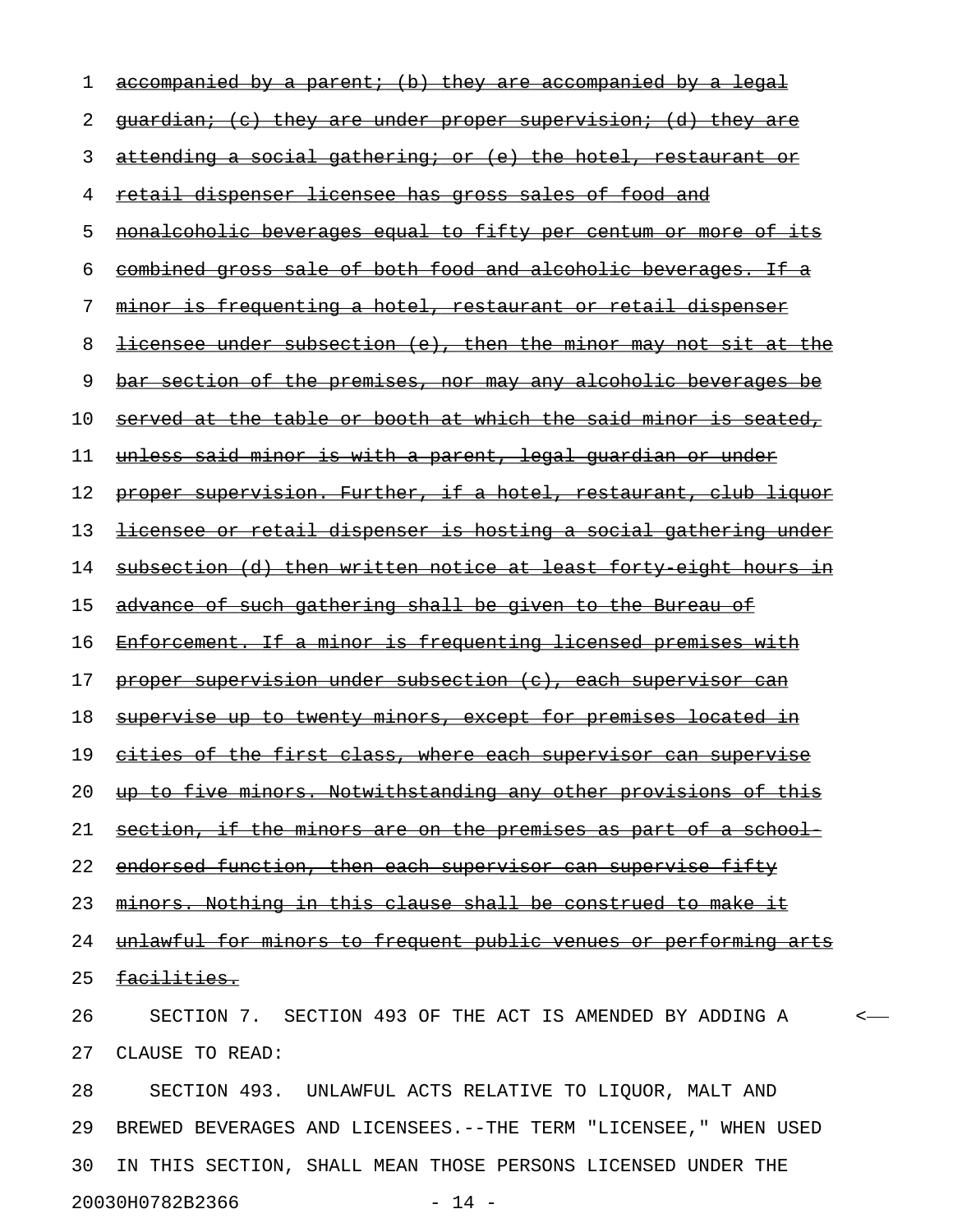1 PROVISIONS OF ARTICLE IV, UNLESS THE CONTEXT CLEARLY INDICATES 2 OTHERWISE.

3 IT SHALL BE UNLAWFUL--

4 \* \* \*

5 (29) FURNISHING FREE LIQUOR OR MALT OR BREWED BEVERAGES. FOR 6 ANY LICENSEE THAT HAS OBTAINED A LICENSE TO CONDUCT THOROUGHBRED 7 OR HARNESS HORSE RACE MEETINGS RESPECTIVELY WITH PARI-MUTUEL 8 MAGERING FROM EITHER THE STATE HORSE RACING COMMISSION OR THE 9 STATE HARNESS RACING COMMISSION PURSUANT TO THE ACT OF DECEMBER 10 17, 1981 (P.L.435, NO.135), KNOWN AS THE "RACE HORSE INDUSTRY 11 REFORM ACT, " AND THAT HAS OBTAINED A SLOT MACHINE LICENSE, OR 12 ANY EMPLOYE, SERVANT OR AGENT OF SUCH LICENSEE TO GIVE AWAY FREE 13 OF CHARGE ANY LIQUOR OR MALT OR BREWED BEVERAGE AS A CUSTOMARY 14 PRACTICE. 15 SECTION 7 8. SECTION 493.1(B) OF THE ACT, AMENDED DECEMBER < 16 9, 2002 (P.L.1653, NO.212), IS AMENDED AND THE SECTION IS 17 AMENDED BY ADDING A SUBSECTION TO READ: 18 SECTION 493.1. RIGHTS OF MUNICIPALITIES PRESERVED.--\* \* \* 19 (B) A MUNICIPALITY MAY FILE [AN APPLICATION] A PETITION WITH 20 THE BOARD [TO CONSIDER] FOR AN EXEMPTION FROM THE BOARD'S  $\sim$ 21 REGULATIONS REGARDING AMPLIFIED MUSIC BEING HEARD OFF THE 22 LICENSED PREMISES FOR ALL THE LICENSEES WITHIN AN IDENTIFIABLE 23 AREA IN THE MUNICIPALITY [WITH A CONCENTRATED NUMBER OF 24 LICENSEES]. PRIOR TO SUBMITTING [AN APPLICATION] <u>A PETITION</u>, THE 25 MUNICIPALITY SHALL ADOPT A LOCAL NOISE ORDINANCE AND A 26 RESOLUTION ADOPTED BY ITS GOVERNING BODY CONFIRMING SUPPORT OF 27 THE [APPLICATION] PETITION, CITING THE NOISE ORDINANCE AND 28 [THEIR] ITS INTENTION TO ENFORCE THE ORDINANCE IN PLACE OF THE 29 BOARD'S REGULATIONS. UPON RECEIPT OF [AN APPLICATION] A\_

30 PETITION, INCLUDING A COPY OF THE NOISE ORDINANCE, A MAP OF THE

20030H0782B2366 - 15 -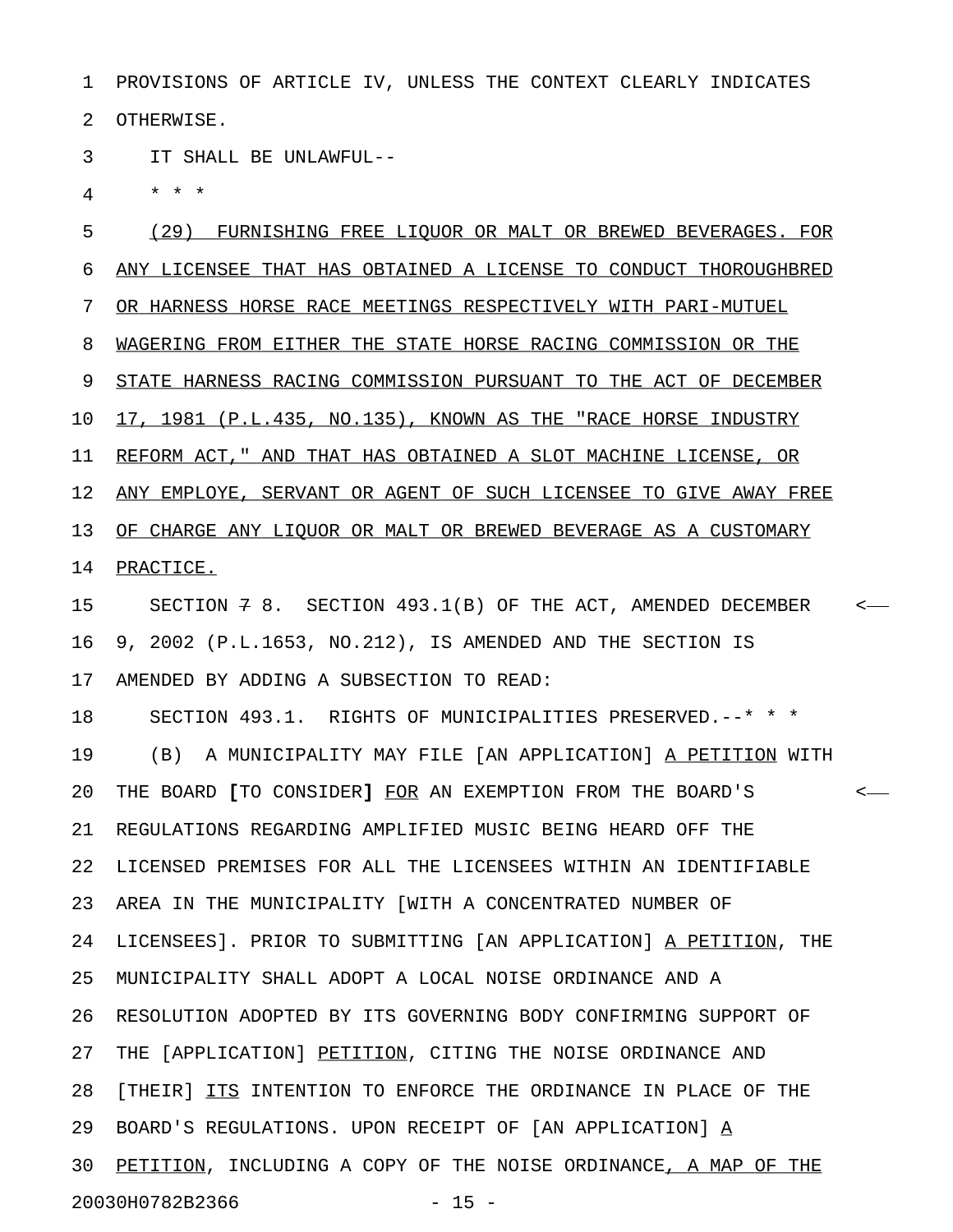1 AREA TO BE EXEMPTED AND RESOLUTION, THE BOARD SHALL HOLD AT 2 LEAST ONE (1) PUBLIC HEARING ON THE [APPLICATION] PETITION. THE 3 HEARING MAY BE HELD BEFORE A HEARING EXAMINER. THE HEARING SHALL 4 TAKE PLACE WITHIN THE IDENTIFIED AREA AND MUST COMPLY WITH [ALL] 5 THE NOTICE, RECORDING AND PUBLIC PARTICIPATION REQUIREMENTS OF 6 65 PA.C.S. CH. 7 (RELATING TO OPEN MEETINGS). WITHIN SIXTY (60) \_\_\_\_ 7 DAYS AFTER RECEIPT OF THE [APPLICATION] PETITION, THE BOARD 8 SHALL[, IN ITS DISCRETION, APPROVE OR DISAPPROVE THE 9 APPLICATION] DISAPPROVE THE PETITION FOR AN EXEMPTION IN ITS 10 ENTIRETY OR MAY APPROVE AN AREA MORE LIMITED FOR WHICH THE 11 EXEMPTION WILL BE GRANTED[.] IF THE BOARD FINDS THAT GRANTING 12 THE PETITION SHALL HAVE AN ADVERSE EFFECT ON THE WELFARE, 13 HEALTH, PEACE AND MORALS OF THE RESIDENTS LIVING IN THE VICINITY 14 OF THE <del>IDENTIFIABLE OR PROPOSED</del> IDENTIFIED AREA; OTHERWISE, THE <-15 BOARD SHALL APPROVE THE PETITION. THE BOARD MAY PLACE ADDITIONAL 16 CONDITIONS ON ITS APPROVAL SUCH AS LIMITING THE DURATION OF THE 17 APPROVAL AND ANY OTHER CONDITION THE BOARD DEEMS APPROPRIATE. 18 THERE SHALL BE A RIGHT TO APPEAL TO THE COURT OF COMMON PLEAS IN 19 THE SAME MANNER AS PROVIDED BY THIS ACT FOR APPEALS FROM 20 REFUSALS TO GRANT LICENSES. 21 (C) A MUNICIPALITY MAY RESCIND ANY EXISTING EXEMPTION FROM 22 THE BOARD'S REGULATIONS REGARDING AMPLIFIED MUSIC BY NOTIFYING 23 THE BOARD OF ITS INTENT TO DO SO IN WRITING, FIFTEEN (15) DAYS 24 PRIOR TO THE RESCISSION DATE. SUCH NOTICE MUST BE ACCOMPANIED BY 25 AN ORDINANCE OR RESOLUTION AUTHORIZING THE REQUEST RESCISSION. A <-26 RESCISSION OF AN EXISTING EXEMPTION WHICH DOES NOT RESCIND THE 27 ENTIRE EXEMPTED AREA SHALL BE TREATED AS A NEW <del>APPLICATION</del>  $\leftarrow$ 

28 PETITION FOR EXEMPTION WITH THE BOARD AND SHALL FOLLOW THE  $\longleftarrow$ 

29 PROCEDURES SET FORTH IN SUBSECTION (B).

30 SECTION 8 9. SECTION 505.2(4) OF THE ACT, AMENDED NOVEMBER < 20030H0782B2366 - 16 -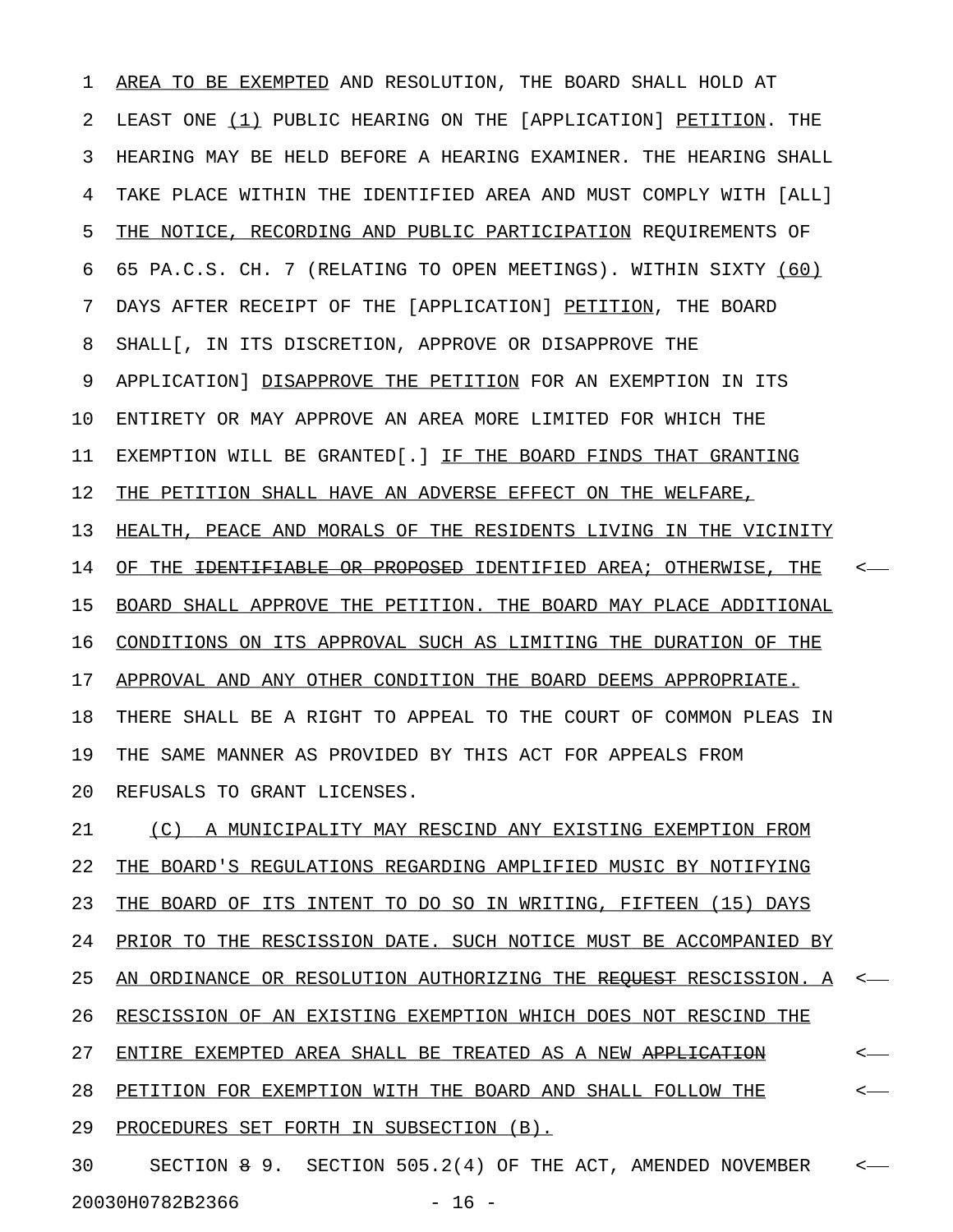1 10, 1999 (P.L.514, NO.47), IS AMENDED TO READ:

2 SECTION 505.2. LIMITED WINERIES.--IN THE INTEREST OF 3 PROMOTING TOURISM AND RECREATIONAL DEVELOPMENT IN PENNSYLVANIA, 4 HOLDERS OF A LIMITED WINERY LICENSE MAY:

5 \* \* \*

6 (4) AT THE DISCRETION OF THE BOARD, OBTAIN A SPECIAL PERMIT 7 TO PARTICIPATE IN ALCOHOLIC CIDER, WINE AND FOOD EXPOSITIONS OFF 8 THE LICENSED PREMISES. A SPECIAL PERMIT SHALL BE ISSUED UPON 9 PROPER APPLICATION AND PAYMENT OF A FEE OF THIRTY DOLLARS (\$30) 10 PER DAY FOR EACH DAY OF PERMITTED USE, NOT TO EXCEED FIVE (5) 11 CONSECUTIVE DAYS. THE TOTAL NUMBER OF DAYS FOR ALL THE SPECIAL 12 PERMITS MAY NOT EXCEED [TWENTY (20)] FORTY (40) DAYS IN ANY 13 CALENDAR YEAR. A SPECIAL PERMIT SHALL ENTITLE THE HOLDER TO 14 ENGAGE IN THE SALE OF ALCOHOLIC CIDER OR WINE PRODUCED BY THE 15 BOTTLE OR IN CASE LOTS BY THE PERMITTEE UNDER THE AUTHORITY OF A 16 LIMITED WINERY LICENSE. HOLDERS OF SPECIAL PERMITS MAY PROVIDE 17 TASTING SAMPLES OF WINES IN INDIVIDUAL PORTIONS NOT TO EXCEED 18 ONE FLUID OUNCE. SAMPLES AT ALCOHOLIC CIDER, WINE AND FOOD 19 EXPOSITIONS MAY BE SOLD OR OFFERED FREE OF CHARGE. EXCEPT AS 20 PROVIDED HEREIN, LIMITED WINERIES UTILIZING SPECIAL PERMITS 21 SHALL BE GOVERNED BY ALL APPLICABLE PROVISIONS OF THIS ACT AS 22 WELL AS BY ALL APPLICABLE REGULATIONS OR CONDITIONS ADOPTED BY 23 THE BOARD.

24 FOR THE PURPOSES OF THIS CLAUSE, "ALCOHOLIC CIDER, WINE AND 25 FOOD EXPOSITIONS" ARE DEFINED AS AFFAIRS HELD INDOORS OR 26 OUTDOORS WITH THE PRIMARY INTENT OF EDUCATING THOSE IN 27 ATTENDANCE OF THE AVAILABILITY, NATURE AND QUALITY OF 28 PENNSYLVANIA-PRODUCED ALCOHOLIC CIDERS AND WINES IN CONJUNCTION 29 WITH SUITABLE FOOD DISPLAYS, DEMONSTRATIONS AND SALES. ALCOHOLIC 30 CIDER, WINE AND FOOD EXPOSITIONS MAY ALSO INCLUDE ACTIVITIES 20030H0782B2366 - 17 -